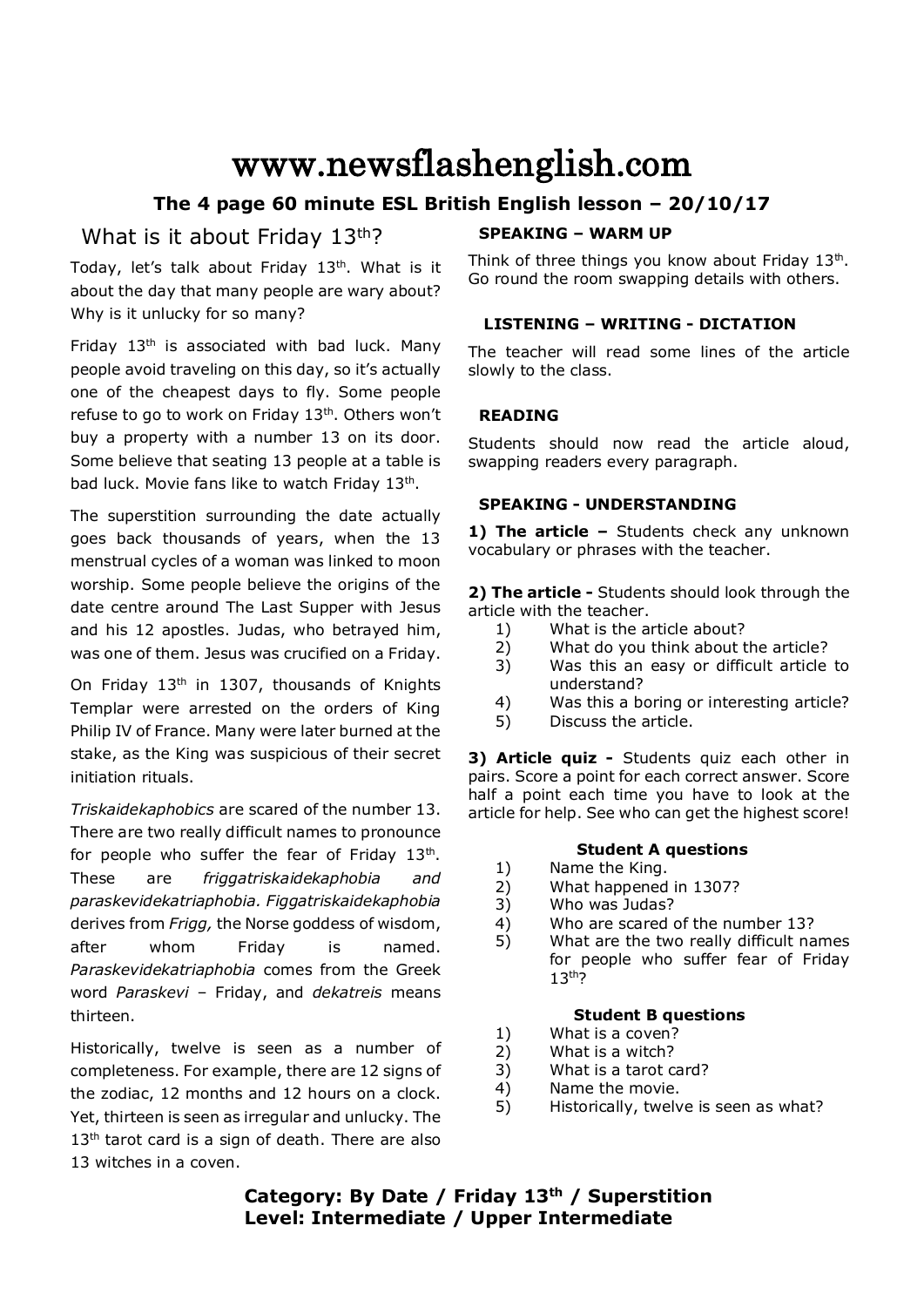#### **WRITING / SPEAKING**

you can about **'Friday 13th** *'. One-two minutes.*  Compare with other teams. Using your words compile a short dialogue together.

#### **WRITING / SPEAKING**

*In pairs* – Think of three new things that are not in the article associated with Friday  $13<sup>th</sup>$ . Discuss together.

 $1)$   $\qquad \qquad$ 2) \_\_\_\_\_\_\_\_\_\_\_\_\_\_\_\_\_\_\_\_\_\_\_\_\_\_

3) \_\_\_\_\_\_\_\_\_\_\_\_\_\_\_\_\_\_\_\_\_\_\_\_\_\_ Think of three things you don't like about Friday

13<sup>th</sup>. Why? Discuss together.

 $1)$   $\qquad \qquad$ 2) \_\_\_\_\_\_\_\_\_\_\_\_\_\_\_\_\_\_\_\_\_\_\_\_\_\_ 3) \_\_\_\_\_\_\_\_\_\_\_\_\_\_\_\_\_\_\_\_\_\_\_\_\_\_

# **SPEAKING – HISTORIC INSTANCES**

*In pairs/groups - Friday 13<sup>th</sup> is unlucky for* some. Can you think of some historic moments of things that happened on this date? E.g. Black Friday on Friday  $13<sup>th</sup>$  1989, when the global markets went plunging. Discuss together.

#### **SPEAKING – GAME**

*In pairs/groups – It is bad luck to…* In two minutes think of as many things as you can about 'bad luck' sayings. Write them down, then discuss together.

#### **DISCUSSION**

#### **Student A questions**

- 1) What do you think about what you've read?
- 2) Are you superstitious?
- 3) Do you believe in witches?
- 4) Have you flown on Friday 13th?
- 5) What do you think of the Knights Templar?
- 6) Do you suffer from paraskevidekatriaphobia?
- 7) Do you like the movie Friday  $13^{th}$ ?
- 8) What do you like to do on Friday  $13<sup>th</sup>$ ?
- 9) Is your birthday on Friday  $13<sup>th</sup>$ ?
- 10) Have you ever played with tarot cards? If yes, when?

#### **SPEAKING – ROLEPLAY 1**

In pairs. On the board write as many words as In groups. One of you is the interviewer. The others are one of the following people. You are in the *Discussion FM* radio studio in London. Today's interview is about: *What is it about Friday 13th?* 

- 1) You are a *triskaidekaphobic.*
- 2) *You are a paraskevidekatriaphobic.*
- 3) You are a secret witch or wizard.
- 4) Your birthday is on Friday  $13<sup>th</sup>$ .

*The teacher will choose some groups to roleplay their interview in front of the class.* 

### **SPEAKING – HOST PRESENTATION**

*In pairs – Student A* is superstitious about Friday 13<sup>th</sup>. Student B is not. Start a conversation about Friday 13th . *3 mins.*

#### **SPEAKING - DISCUSSION**

*Allow 5 minutes* – As a class.

# **Superstitions in my country**

#### **Talk about them!**

**(If you are superstitious - just throw some salt over your shoulder and you'll be fine!)**

*The teacher can moderate the session.*

#### **DISCUSSION**

#### **Student B questions**

- 1) Is Friday  $13<sup>th</sup>$  harmful to me or is it just folklore?
- 2) Do you know any famous movie or TV witches?
- 3) Do you know anyone who lives at number 13?
- 4) Do you know anyone who refuses to work on Friday 13th?
- 5) What do you think of Friday  $13<sup>th</sup>$ ?
- 6) Do you have many superstitions in your country?
- 7) Why is 13 unlucky for some?
- 8) What advice would you give a triskaidekaphobic?
- 9) Is Friday  $13<sup>th</sup>$  a disaster for business? Explain.
- 10) Did you like this discussion?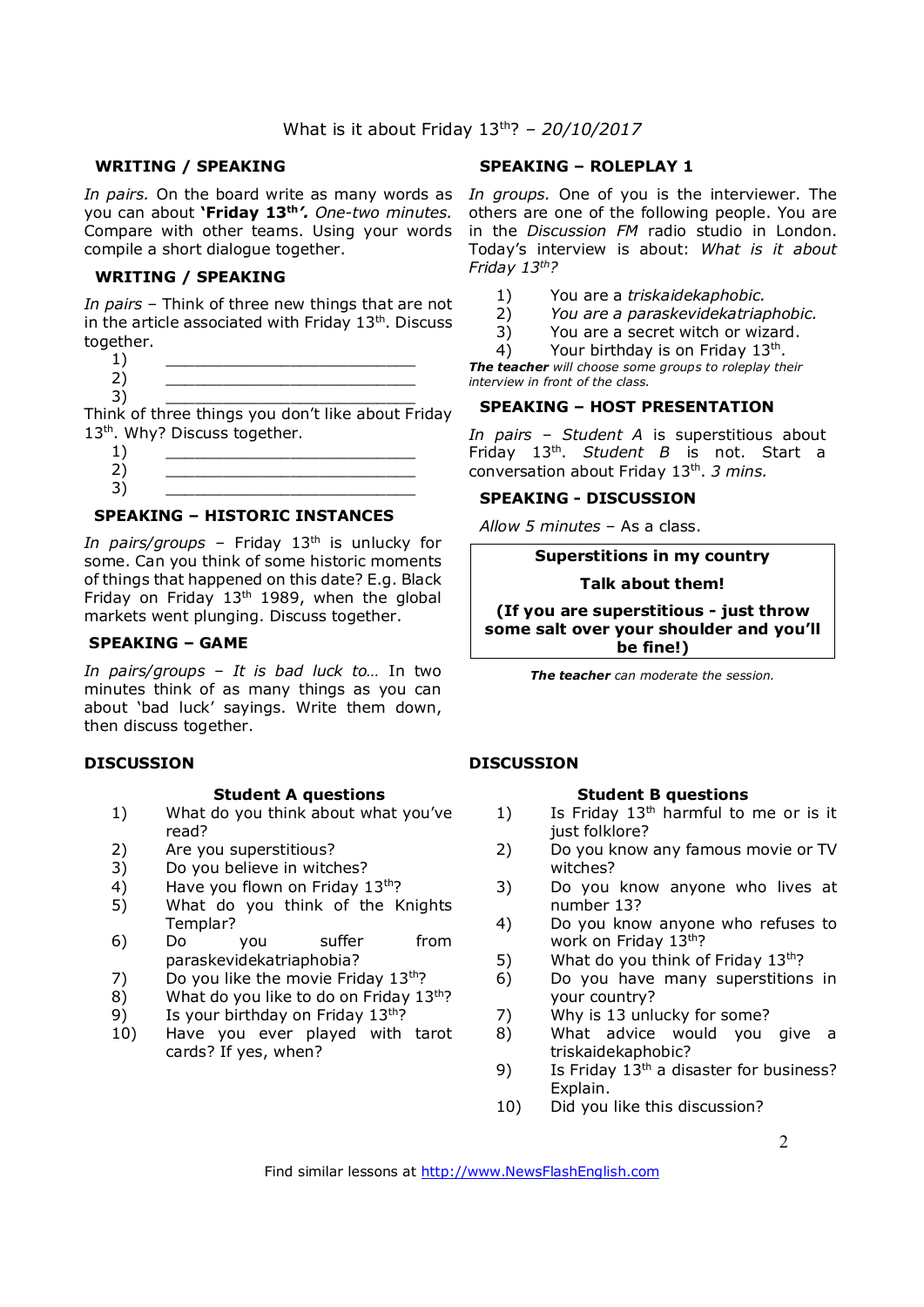# **GAP FILL: READING GAP FILL: GRAMMAR**

### **What is it about Friday 13th?**

Today, let's talk about Friday  $13<sup>th</sup>$ . What is it about the day that many people are  $(1)$  about? Why is it (2)\_\_ for so many?

Friday 13<sup>th</sup> is associated with bad luck. Many people (3)\_\_ traveling on this day, so it's (4)\_\_ one of the cheapest days to fly. Some people refuse to go to work on Friday  $13<sup>th</sup>$ . Others won't buy a property with a number 13 on its door. Some (5) that seating 13 people at a table is bad luck. Movie fans like to watch Friday 13<sup>th</sup>.

The (6) surrounding the date actually goes back thousands of years, when the  $13$  (7) cycles of a woman was linked to moon (8)\_\_\_. Some people believe the origins of the date centre around The Last Supper with Jesus and his 12 apostles. Judas, who betrayed him, was one of them. Jesus was crucified on a Friday.

# *superstition / wary / actually / unlucky / worship / menstrual / believe / avoid*

On Friday 13<sup>th</sup> in 1307, thousands of Knights Templar were arrested on the orders of King Philip IV of France. Many were later burned at the  $(1)$ , as the King was  $(2)$  of their secret  $(3)$  rituals.

*Triskaidekaphobics* are scared of the number 13. There are two really difficult names to  $(4)$  for people who suffer the  $(5)$  of Friday 13<sup>th</sup>. These are *friggatriskaidekaphobia and paraskevidekatriaphobia. Figgatriskaidekaphobia* derives from *Frigg,* the Norse goddess of wisdom, after whom Friday is named. *Paraskevidekatriaphobia* comes from the Greek word *Paraskevi* – Friday, and *dekatreis* means (6)\_\_.

Historically, twelve is seen as a number of completeness. For example, there are 12 signs of the (7) . 12 months and 12 hours on a clock. Yet, thirteen is seen as irregular and unlucky. The  $13<sup>th</sup>$ tarot card is a sign of death. There are also 13 witches in a  $(8)$ .

### *coven / zodiac / suspicious / pronounce / fear / stake / initiation / thirteen*

# **What is it about Friday 13th?**

Today, let's talk about Friday  $13<sup>th</sup>$ . (1) is it about the day that many people are wary about?  $(2)$  is it unlucky (3) \_\_ so many?

Friday  $13<sup>th</sup>$  is associated with bad luck. (4) people avoid traveling on this day, so it's actually one of the cheapest days to fly. Some people refuse to go to work on Friday  $13<sup>th</sup>$ . Others won't buy a property  $(5)$  a number 13 on its door. Some believe  $(6)$ seating 13 people at a table is bad luck. Movie fans like to watch Friday 13<sup>th</sup>.

The superstition surrounding the date actually goes back thousands of years, (7)\_ the 13 menstrual cycles of a woman was linked to moon worship. (8)\_\_ people believe the origins of the date centre around The Last Supper with Jesus and his 12 apostles. Judas, who betrayed him, was one of them. Jesus was crucified on a Friday.

# *many / some / what / with / when / that / for / why /*

 $(1)$  Friday 13<sup>th</sup> in 1307, thousands of Knights Templar were arrested on the orders of King Philip IV of France. Many were later burned at the stake, (2)\_\_ the King was suspicious of their secret initiation rituals.

*Triskaidekaphobics* are scared of the number 13. There are two really difficult names to pronounce  $(3)$  people  $(4)$  suffer the fear  $(5)$  Friday 13<sup>th</sup>. These are *friggatriskaidekaphobia and paraskevidekatriaphobia. Figgatriskaidekaphobia* derives from *Frigg,* the Norse goddess of wisdom, after whom Friday is named. *Paraskevidekatriaphobia* comes from the Greek word *Paraskevi* – Friday, and *dekatreis* means thirteen.

Historically, twelve is seen as a number of completeness. For example, there are 12 signs of the zodiac, 12 months and 12 hours on a clock.  $(6)$ , thirteen is seen as irregular  $(7)$  unlucky. The 13<sup>th</sup> tarot card is a sign of death. There are also 13 witches (8) a coven.

# *in / on / of / as / yet / for / who / and*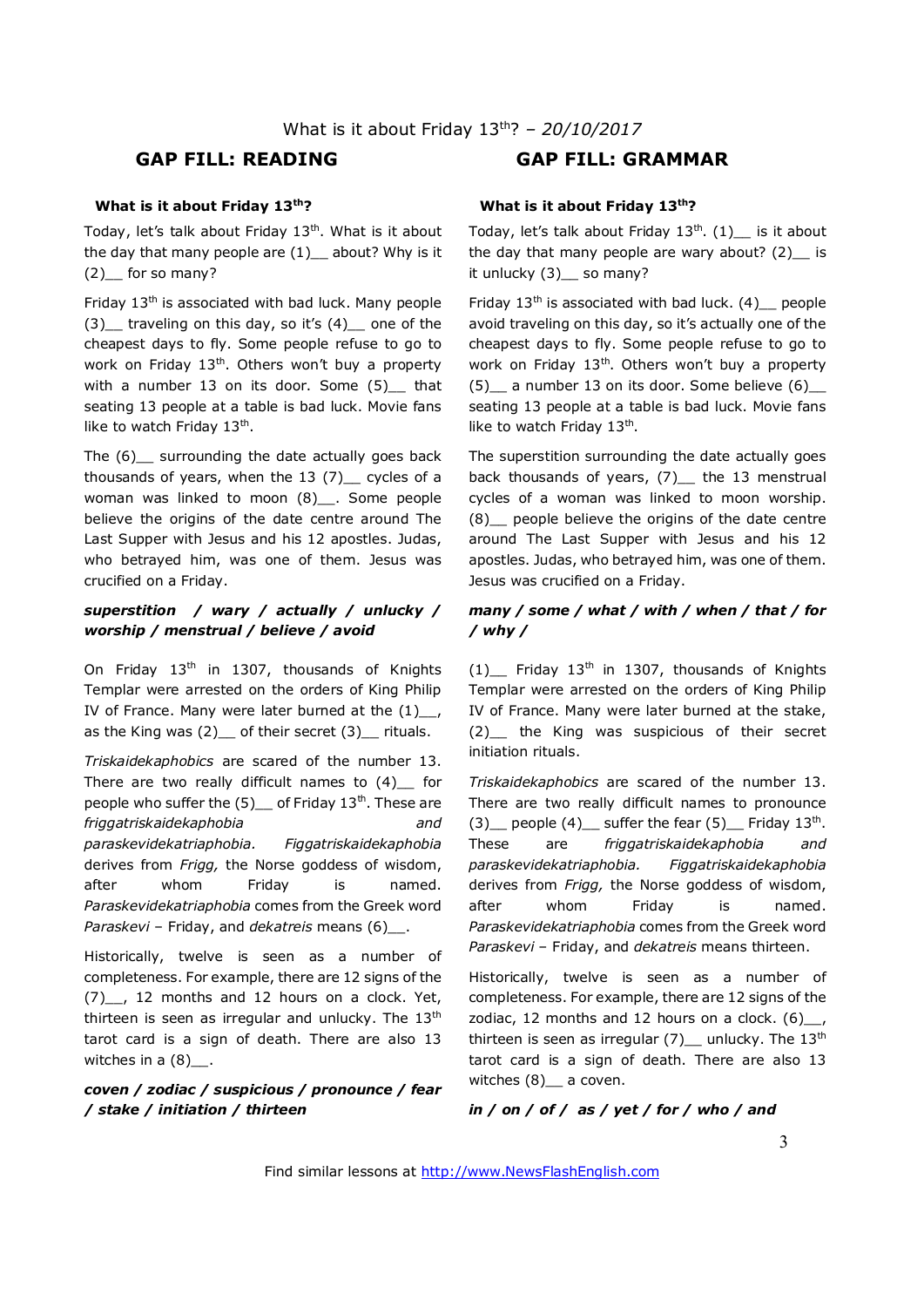# What is it about Friday 13th? *– 20/10/2017*



# **GAP FILL: LISTENING WRITING/SPELLING**

#### **What is it about Friday 13th?**

Today, let's talk about Friday 13th. What is it about the day that \_\_\_\_\_\_\_\_\_\_\_\_\_\_\_\_\_\_\_\_ about? Why is it unlucky for so many?

Friday 13<sup>th</sup> is associated with bad luck. Many people avoid traveling on this day, so it's actually one of the cheapest days to fly. \_\_\_\_\_\_\_\_\_\_\_\_\_\_\_\_\_\_\_\_\_\_ to go to work on Friday 13<sup>th</sup>. Others won't buy a property with a number 13 on its door. Some believe that seating 13 people at a table is bad luck. Movie fans like to watch Friday 13<sup>th</sup>.

The \_\_\_\_\_\_\_\_\_\_\_\_\_\_\_\_\_\_\_\_\_\_\_\_ the date actually goes back thousands of years, when the 13 menstrual cycles of a woman was linked to moon worship. Some people believe the origins of the date centre around

Jesus and his 12 apostles. Judas, who betrayed him, was one of them. Jesus was crucified on a Friday.

On Friday  $13<sup>th</sup>$  in 1307, thousands of

were arrested on the orders of King Philip IV of France. Many were later burned at the stake, as the King was suspicious of their secret initiation rituals.

*\_\_\_\_\_\_\_\_\_\_\_\_\_\_\_\_\_\_* are scared of the number 13. There are two really difficult names to pronounce for people who suffer the fear of Friday  $13<sup>th</sup>$ . These are  $and$ *Figgatriskaidekaphobia* derives from *Frigg,* the Norse goddess of wisdom, after whom Friday is named.

*Paraskevidekatriaphobia* comes from the Greek word *Paraskevi* – Friday, and *dekatreis* means thirteen.

Historically, twelve is seen as a For example, there are 12 signs of the zodiac, 12 months and 12 hours on a clock. Yet, thirteen is seen as irregular and unlucky. The 13<sup>th</sup> tarot card is a sign of death. There are also 13

#### www.newsflashenglish.com

**Copyright D. J. Robinson 2017 (V1)**

#### **WRITING / SPEAKING**

**1) On the board -** *In pairs/As a class,* list **10 things associated with bad luck. Why?** Talk briefly about each of them. *Five minutes.*

**2) Sentence starters -** Finish these sentence starters. Correct your mistakes. Compare what other people have written.

- 1) Friday  $13^{th}$
- $2)$  I think  $\overline{\phantom{a}}$
- 3) The date

**3)** Write down 50 words about: *What is it about Friday 13th?* Your words can be read out in class.

**4) Homework -** Write and send a 200 word email to your teacher about: *What is it about Friday 13th?* 

#### **SPELLING**

The teacher will ask the class individually to spell the following words that are in the article. Afterwards check your answers.

1) wary

4) fear

10) thirteen

2) suspicious 3) pronounce **Good = 15 Very good = 18 Excellent = 20** 11) figgatriskaidek aphobia 12) whom 13) twelve

**SPELLING**

ratings: **Pass = 12** 

Use the following

- 5) really 6) triskaidekapho bics 7) paraskevidekat riaphobia 8) historically 9) zodiac 14) irregular 15) unlucky 16) coven 17) witches 18) tarot 19) yet
	- 20) believe

Find similar lessons at http://www.NewsFlashEnglish.com